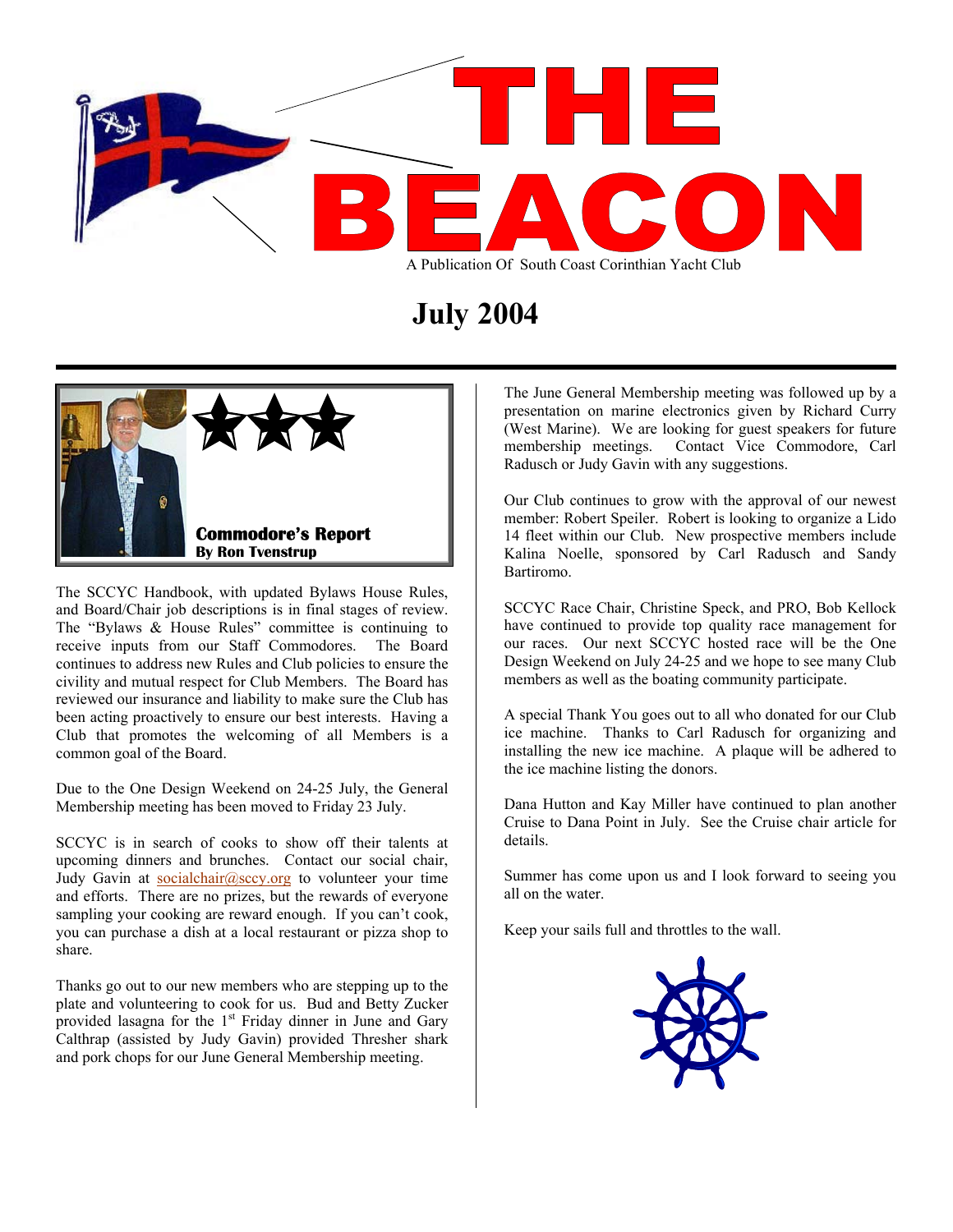

Without a doubt, the most exciting event in our lives right now is that we finally got the manufactured home up on the lot. I say "we" but we did not do anything but wait. That was the hardest part. Watching a 65-foot section being hauled up a mountain road and stopping at each bend was hard on the nerves. I thought at one point we were going to have to cut it in half to get it up there! However, the workers had brought along an amazing piece of equipment, which was a miniature diesel cat that had no seat and was operated by remote control with the operator walking along beside. Both pieces of the home are now along side of each other, and the next crew will be handling all the rest of the piecing together process.

Terry and Darlene have purchased a Newport 33 in Monterey, and I expect Becky and I will be helping them cruise down sometime next week. Terry called me and explained that he was having lasagna at the time, and then would take a nice shower aboard! The trip down is about 250 miles and we are hoping for good weather. Winds have been blowing from the South all week up there, but look like they are turning around.

The wooden chairs in the club are long overdue for refinishing. If anyone is willing to "adopt a chair" (or table) please don't be shy. Paul Muggleson knows of someone who has sandblasting equipment, but no one would object to the standard strip and varnish technique. Let me know what you think. I am about to put board member's names on chairs, but there will be some left over.

Does anyone know someone who would be willing to let us use a J105 for the Lipton Cup challenge next year? The crew must be made up entirely from individual yacht clubs.

Sparta received two new sails from Quantum in New Zealand this week, a medium #1 and a light #1. The exchange rate is really good right now. Anyone need sails?



The Club has an ambitious summer calendar that includes races, dinners, and guest speakers. There is a cruise to Dana Point on July  $16<sup>th</sup>$ -19<sup>th</sup>, and a picnic at Burton Chase Park planned for August  $15<sup>th</sup>$ .

Weekends at the Clubhouse have been lively and our ODs have been greeting visitors and several new members. Come by and join us.

Our heartfelt concern goes out to Steve Bragg, who has been hospitalized after a nasty fall. We hope to see Steve back at the Club soon.

We look forward to your assistance with the following activities:

- Hospitality for Race days
- Race Committee member
- Dinners/Brunches
- **Speakers**
- OD coverage

Please call me with your choice and we will work together to bring our events to fruition.

See you at the Club. Bring a friend!

#### **Membership Chair Report**

**By Trish LaVay** 

| <b>Membership Statistics</b> | $(67$ members)                 |  |
|------------------------------|--------------------------------|--|
| Flag Members                 | 57                             |  |
| Life Members                 |                                |  |
| Non-resident Members         |                                |  |
| Cruising Members             |                                |  |
| <b>New Members</b>           |                                |  |
| Robert & Michelle Spieler    |                                |  |
| <b>Member Resignations</b>   |                                |  |
| N/A                          |                                |  |
| <b>Pending Applications</b>  |                                |  |
| <b>Applicant</b>             | <i>Sponsor[s]</i>              |  |
| Kalina Noelle                | Carl Radusch / Sandy Bartiromo |  |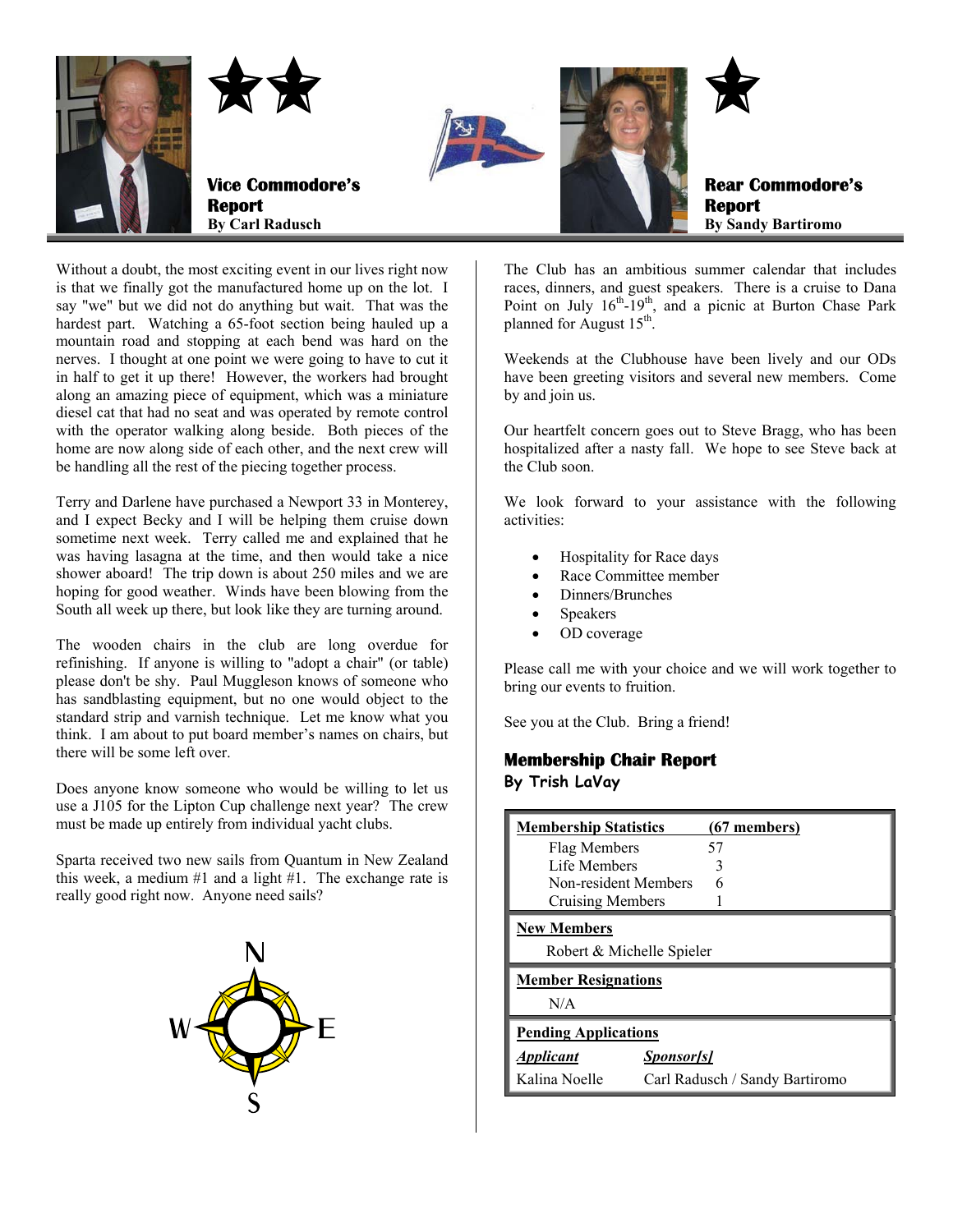



**Race Chair Report By Christine Speck**

July provides a few opportunities for distance racing for both PHRF and cruising classes.

SMWYC sponsors the Marina del Rey to San Diego race over the July 4<sup>th</sup> weekend. The challenge with this race is to get through the night of very light (or no) wind.

The following weekend, July 10th, Redondo Beach Yacht Club joins up with Shoreline Yacht Club for a race from King Harbor to the Queen Mary. I sure wish I could have worked that one into my schedule.

If you don't have a race on your schedule for the July  $17<sup>th</sup>$  weekend, you should join up with SCCYC cruisers for a 4-day cruise to Dana Point and back. Check our web site or contact our Cruise Chair for details.

As we move into late July, SCCYC will be running the One Design Weekend on July  $24<sup>th</sup>$  and  $25<sup>th</sup>$ . It's 5 races on the buoys for onedesign classes with a BBQ in between. I'll be recruiting volunteers for race committee and club hospitality. If you can't enter the race, then come help at the Club. Let me know what you'd like to sign up for.

Our racers have been busy in June. We had the usual entries in the Wednesday night Sunset series. Our Santana racers entered the CYC Cal Race Weekend, where Mike Cheda, John Thomas and Bruce Fleck on *Bandit* took first place in their class. *Sparta* did another set of races in the Long Beach Yacht Club Catalina Series and a couple of Sunset trips around the buoys.SCCYC swept the Stein Cat and Back Cruiser 30+ class. Jim Doherty on *Camelot IV* took first on the way over and Gary Speck on *Bella* took first on the way back. And finally, our 3-boat Lido fleet has been racing in the Thursday night Sunstroke series.

Hope to see you on the water.

#### **SCCYC Racers**

These are some of the SCCYC boats that have been spotted in races over the last month. If we've missed your boat or you plan to race in the next month, let us know at  $\frac{beacon(\theta)$ sccyc.org.

| Allez, Lido 14            | Gary Speck           | Sunstroke Series     |
|---------------------------|----------------------|----------------------|
| Bandit, Santana 20        | Mike Cheda, Bruce    | <b>Sunset Series</b> |
|                           | Fleck, John Thomas   | Cal Race Week        |
| Bella, Ericson 32         | Gary Speck           | Stein Cat & Back     |
| Camelot IV, Islander 36   | Jim Doherty          | Stein Cat & Back     |
| Faute de mieux, Lido 14   | Robert Spieler       | Sunstroke Series     |
| Fearless Fosdick, Lido 14 | <b>Tom Estlow</b>    | Sunstroke Series     |
| Gusto, Santana 20         | Clark Garrett, Lara  | <b>Sunset Series</b> |
|                           | Jacques, Jane Thomas | Cal Race Week        |
| Quamichan, Davidson 44    | Sandy/Greg Clark     | Wet Wednesday Series |
| Sparta III, Ross 40       | Carl Radusch         | <b>Sunset Series</b> |
|                           |                      | Cal Race Week        |

### **Cruise Chair Report By Kay Miller**

The Dana Point cruise from July  $16<sup>th</sup>$  (Friday) through July  $19<sup>th</sup>$  (Monday) is shaping up to be as much fun as the Queen Mary. I am hoping to get us berths at one of the Yacht Clubs in Alamitos Bay (Friday and Sunday nights) and at Dana Point (Saturday night).

Several SCCYC boats are already committed to this cruise. If you want to join us, I need to hear from you in the next day or two in order to inform our host Yacht Club how many boats will be involved.

Does anyone have a good restaurant recommendation in Dana Point for our group dinner? If so, please contact me  $(a)$  (310) 821-0142 or [cruisechair@sccyc.org.](mailto:cruisechair@sccyc.org)



| <b>2004 Cruise Schedule</b> |                    |                                                      |  |  |  |
|-----------------------------|--------------------|------------------------------------------------------|--|--|--|
| Date                        | <b>Destination</b> | <b>Details</b>                                       |  |  |  |
| $4/3 - 4/4$                 | Queens Way Bay     | Dingy to dinner on Queen<br>Mary                     |  |  |  |
| $5/1 - 5/2$                 | Paradise Cove      | Anchor overnight, visit by<br>dinghy, party on boats |  |  |  |
| 5/29-5/30                   | King Harbor        | Corinthian Cup<br>Cruise/Race                        |  |  |  |
| 7/16-7/19                   | Dana Point         | Mooring Friday & Saturday<br>nights @ Long Beach     |  |  |  |
| 8/28-8/28                   | Isthmus            | BBQ on beach Saturdav<br>night                       |  |  |  |
| $9/25 - 9/26$               | Isthmus            | Fletcher Cup Cruise/Race                             |  |  |  |
| 10/9                        | Isthmus            | <b>Buccaneer Days</b>                                |  |  |  |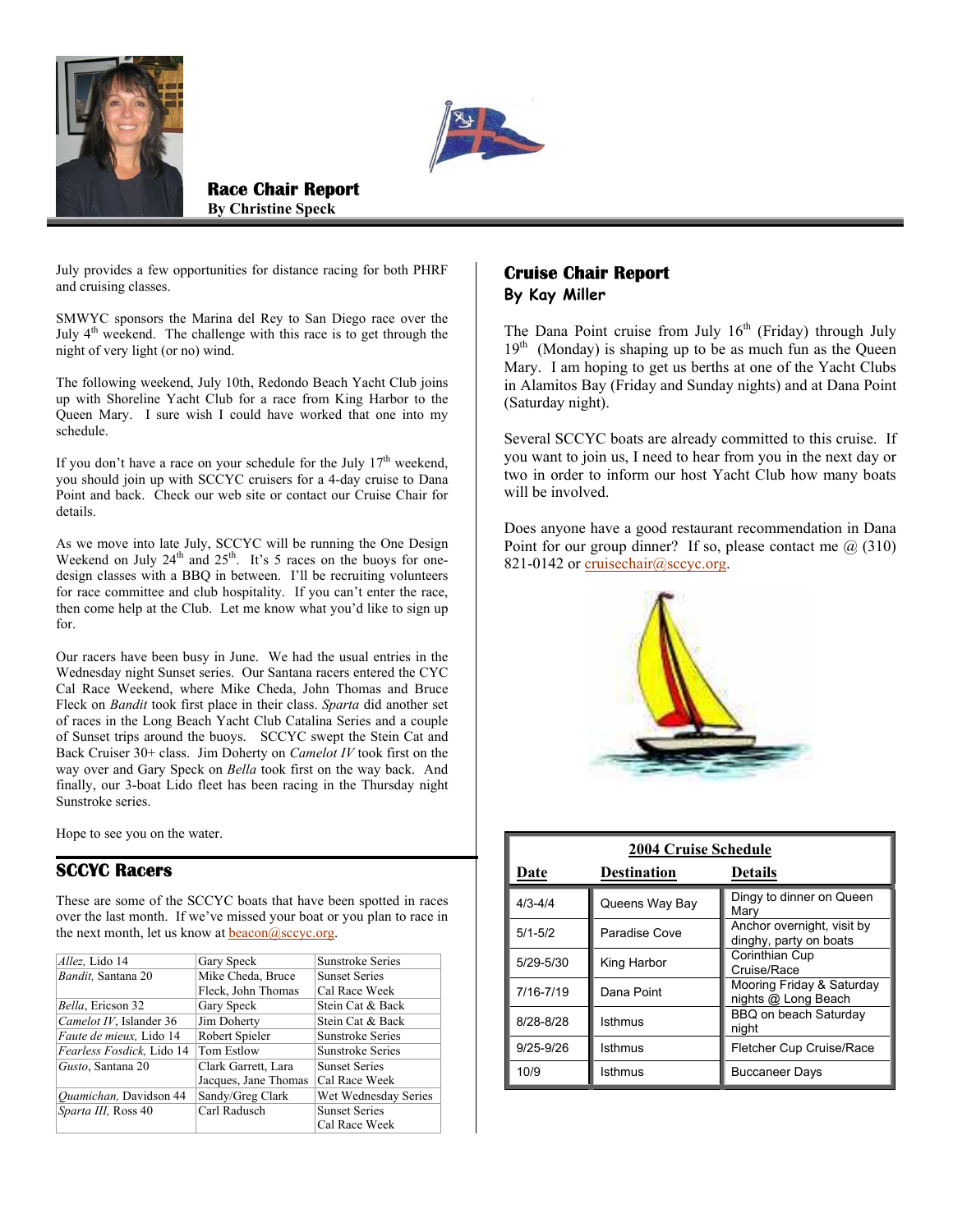

# 



## **The Joker's Wild**

**By Joseph O'Connor** 

This year I again participated in the Corinthian Cup race in my good old boat, Surprise, a 1977 Catalina 27. I entered just to see if I could keep my last place standing. I did. I think it has something to do with a complete lack of bottom paint and old tired sails. Couldn't be the Skipper. I'm sure of that. Plus, on the first day there was extra weight aboard from an unexpected source. Read on to find out what was really slowing us down. Uh-huh.

At the end of the first day I was in King Harbor, tied up in a nice slip, staying overnight. I got to sleep around 10:00 p.m. or so. Nature called at around 3:30 a.m. and I went and used the head. I pumped away, making sure there was plenty of flushing action. I read somewhere that you should make sure you really flush well to keep things from corroding, so I do put some effort into it.

Now is the time to explain that I only have enough free time each week to use the boat on Sunday afternoons. Being that I live where I can sail year 'round, I go out every Sunday, almost without fail. It is so very rare to get a night off where I can stay overnight somewhere. Therefore, I don't really use the head on a regular basis. At the beginning of the day when I sail, I pump some seawater through the head into the holding tank, and at the end of the day I do it again. Just trying to keep everything flowing and working. I very rarely use the head to dispose of bodily wastes. Got it? So... if I'm only pumping some seawater through the head once a week, then I must not have to pump out the holding tank much, do I? Nah. In fact, I probably don't even have to look at the holding tank much. Right?

Back to that fateful night, May 29th, 2004, 3:30 a.m., King Harbor, slip V24. Oh, and one other detail. I have a power outlet in my bedroom at home with the usual upper and lower outlets. The upper outlet is always on, the lower is switched by a light switch near the interior door to the bedroom. I rarely like switch-controlled outlets, but it is a good way to turn on a light in a room without entering too far into the room. My wife, Linda, unknown to me, has determined that the outlet in question is merely broken. Not switched. Broken. So when she turns the outdoor light over the barbeque off, the other item on this two-switch box, she also makes sure that the "other" switch is also down, or off. No wonder the outlet never works for her.

To prepare for this boat trip I got out the rechargeable pump for my air mattress, plugged the charger in at the switched outlet, Linda came along checking lights, turned the outlet off, and voila, the charger was off so the pump did not charge.

Back to King Harbor… around 9:30 p.m. when I was preparing my bunk, I got out the air mattress, unfurled it, and attached the pump. It made such a pitifully anemic sound that I knew instantly I wasn't going to get a full air mattress, and I was right. I got about a third of a full air mattress, but you know what? it was going to do just fine. I was tired and it was what I had to work with and it was too late to charge the pump. I made up the bunk, flopped in there, and before you could say "Bob's your uncle" I was sound asleep. By the way, the 'Bob's your uncle' expression originates from A. J. Balfour, who in 1887 was unexpectedly promoted to Chief Secretary for Ireland by his uncle (Robert) Lord Salisbury

So, the scene is set: it is around 3:35 a.m., I've used the head, and I have pumped a goodly amount of seawater through the head and into the holding tank, which, by the way, is a bladder. Sort of symbolic, right? Anyway, I clean up and return to my bunk. I slide into the covers and as soon as I lay my head down I hear a faint whining sound, sort of like a congregation of mosquitos tuning up, or like a pump running in another boat and the noise is coming to me through the water and hull. I shift position to get both ears up to listen and the whining changes pitch ever so slightly. Just to test this out I move to starboard a bit. Sure enough the sound seems to change in pitch. Now I'm mystified. And I have another problem. I'm comfortable. I've already settled in. I don't want to get up and locate the source of the sound, I want to go to sleep. But I've learned over the years that the last thing you want to do on a boat is wait until the wee bitty sounds get to be big sounds. You want to fix the problem right away if needed.

OK, so I get up and go back to the head and jiggle the head handle. Just as computer problems can usually be solved by rebooting, mechanical problems can usually be solved by jiggling the handle. I jiggled the handle and the sound stopped. Ha! I got right back in my bunk, and as soon as my head hit the mattress the sound started up. I got up, went to the head, jiggled the handle again, stopped the sound, went back to my bunk, got one knee on the bunk, and the sound started. I was a bit deflated at that point, just like my air mattress. With big regrets, an image of the next part of the diagnostic process came into focus for me. I rolled back the air mattress, took the inspection hatch off of the forward dinette seat, and peered down into the area where the holding tank bladder is. Folks, at that moment, under the light of a flashlight with low batteries,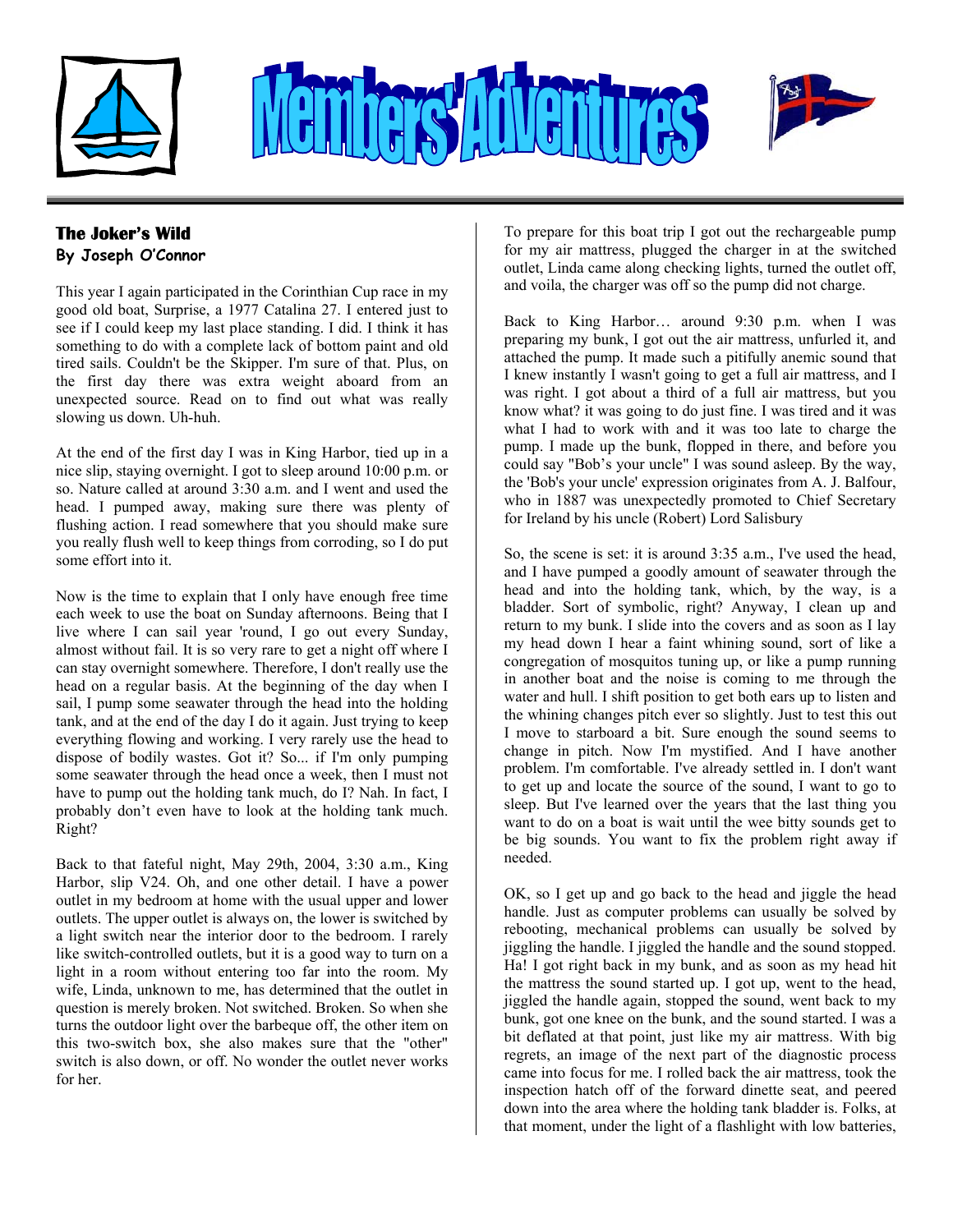

## 



I saw a sight you probably don't want to see. I will say right off that it wasn't as bad as you might be imagining right now. Total disaster had not struck. Yet. What I saw was actually somewhat funny, if you have the nerve to laugh at a sight like that, at that time of the night.

If you haven't seen the movie "Strange Brew" you should rent it. It's a bad movie, but there are some very funny sight gags in it that you just have to see. For instance: one of the lead characters gets trapped in a beer vat and the vat is then filled with beer in an attempt to drown him. Naturally, he can't swim. Naturally, he drinks all of the thousands of gallons of beer in the vat and thereby saves his own life. We get to see him full of all that beer, filling the interior of this giant vat, with a little bitty head and small arms and legs sticking out of this vast Macy's Thanksgiving Day Parade balloon that has become his body. And that's what my holding tank bladder looked like when I got my head in there to take a look at it. I assure you, you do not want to see a sight like that. Mamma mia! It was way more than full. It was ready to blow. Aye, Captain, she can'na take much more of this! Scotty! Prepare to dump the warp core! Whoop, whoop, whoop…

I had a vague sense of what to do next and I automatically started doing it without first consulting my head. I opened the pump out seacock, reached over to the cupboard where the pump out handle is stored, fetched out the handle, inserted it in the pump out pump and had it ready to go -- and that's when my head caught up with me. Hey! my head said, you can't do that in a marina! You' re about to pump raw holding tank effluent straight out of the boat! This is not what you want to do if you are being neighborly, not to mention that it is illegal! As it went, I found myself staring at the bladder and I found myself pumping. I kept looking at the bladder, which, through what I'm sure was an optical illusion, appeared to be getting bigger every instant, not smaller, and I pumped a few pumps. Then I stopped and listened.

Just those few pump cycles had stopped the noise. I closed the seacock, I put the handle away, I washed up, I put my bunk aright. I listened. All I heard was silence, so I jumped under the covers and was asleep in no time at all. Next morning I stopped off at the pump-out station and took care of business. Losing all that weight caused us to place a solid last. Just to tie this up for you sleuths who have been trying to imagine where the sound was coming from, the sound was coming from the joker valve in the head pump assembly. Sometimes described as an aortic joker valve, it's there for automatic back-flow prevention. Empirical evidence now shows that when you have a great deal of backpressure on the joker valve it makes noise. D'oh! The pressure on my joker valve caused by the

immensely bloated bladder was enough so that when I moved in the boat it caused just a bit less or more pressure as gravity moved the bladder slightly and so the noise changed. Jiggling the handle released a very small bit of pressure, but as soon as the bladder shifted, the pressure was there again.

So, the moral of the story is: make sure that you inspect and empty your holding tank before a trip. Then, when your boat starts singing to you in the night it'll be from another problem, not the holding tank

### **Superstitions By Bruce Fleck**

Mike Cheda, John Thomas and I have been sailing together too long. I know it is too long because a count of our superstitions has reached our combined IQs. It starts before we even put the boat in the water, the first rule is - we cannot be wearing the same shirt. This is one of the oldest taboos we have. I am confident that it stemmed from a collective frugality. Who wants to pay for matching shirts? Once you assume this mind set it is easy to find examples of teams with matching shirts finishing behind you. Why? Because matching shirts are slow. Next, we have to put in after Clark Garret. Relying on others to participate in your juju is risky in itself, but so far Clark has cooperated. The next rite is for Mike to remark "Twitchy tonight" at about the time we pass the gas dock. I always have wanted to ask "*What* is twitchy tonight?" but have been leery of the answer, my stomach is not as strong as it used to be. One of our other oldest traditions is to split one Budweiser before the first race. I have no idea where this came from. I know why it is a Bud, John's dad worked for Anheuser Busch for many years and I think a certain numbers of cases fell off the truck each month. I will only mention one more, one shared by all sailors and racers. Never, ever, without exception, even if it is some snob from a rival yacht club, never, ever point and laugh at a twisted spinnaker. You all know the results of such behavior.

Three weeks ago we had a lengthy theological discussion on whether or not it was bad luck to write about our racing success in *The Beacon*. The race after the article came out we got a second but have moved back into first overall since then. So I am not sure how to read the tea leaves

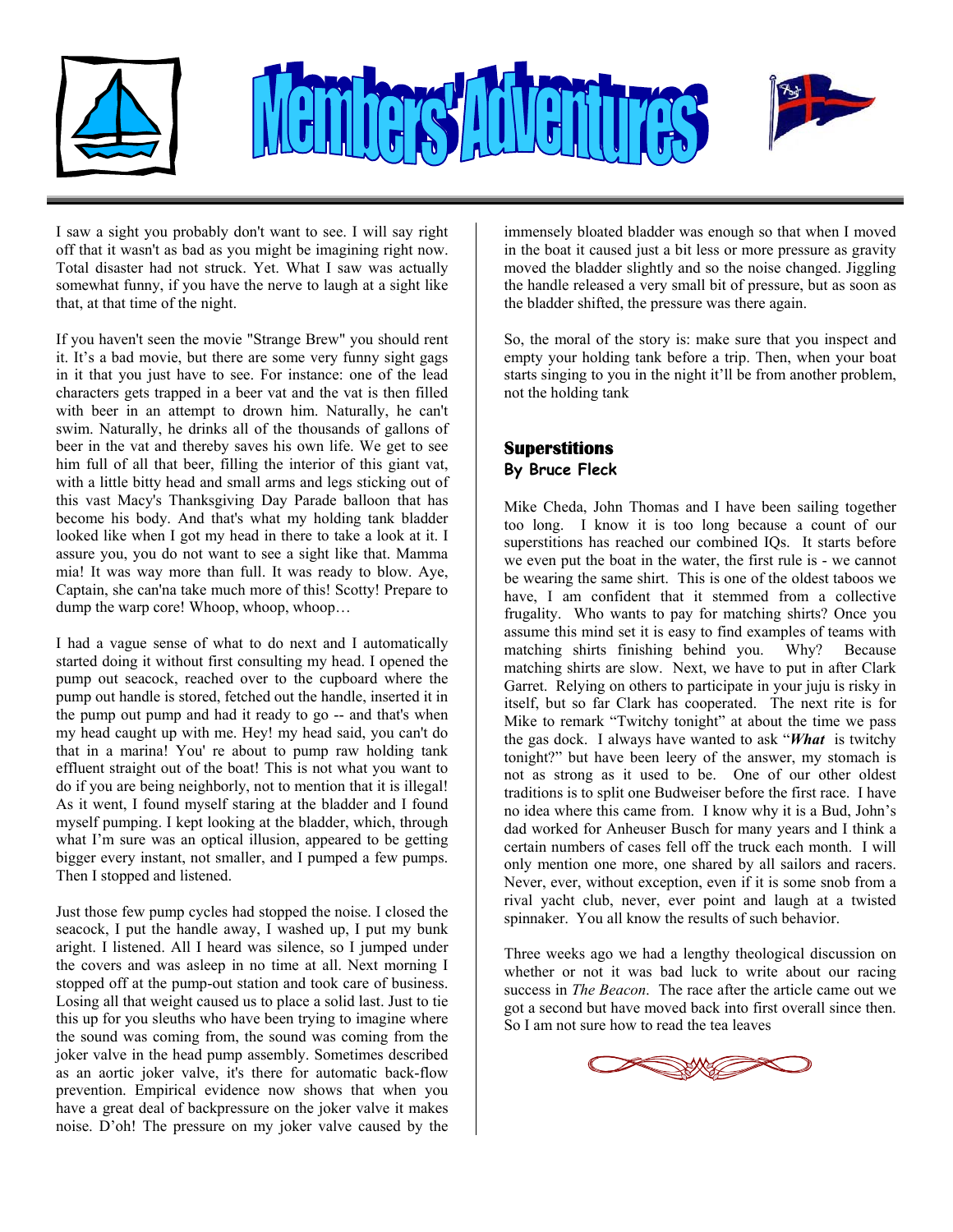



## **Lone Ranger – Maiden Voyage Contained at 2008 and a started at 16:00 and we cleared the <b>Parton Parties** Our afternoon had started at 16:00 and we cleared the

**By Peter and Sean Beale** 

Rick Horner's "new" boat Loan Ranger, looked magnificent when viewed in her slip from the Club balcony. "Just purchased her and am looking for a crew for next Wednesday's race". Sean and I signed up along with Katy who is looking for crewing positions at the Club (and is good news). It was not until Wednesday afternoon we learnt that Rick had only sailed her once and only with the jib, the boat had been on the slip for 3 years and...!

A quick tour of the boat showed the extent of the neglect. Flares expired in 1993; blocks were falling apart, keel bolts rusting. However Rick assured us the Genoa was OK, the sheets looked sound and, more important, the wind was perfect for sailing.

Rick and I headed to West Marine to purchase flares and other basic essentials leaving Sean and Katy to set up and test the spinnaker. It went up with no problem and was flying well, perhaps too well. Lone Ranger was moored stern to the dock and wind so there was plenty of room, or so they thought. Sailor's law  $# 2$  is that when things go wrong everyone happens to be looking. (Law  $# 1$  is related to Murphy). The spectator's attention was assisted by the loud crack made when the rotting stern lines snapped and Lone Ranger took off like a race horse out of the gate heading straight towards the opposite dock and startled boat owners. Fortunately Sean's time at UCLA teaching sailing had taught him quick reactions and he and Kate had the boat onto a reach and the spinnaker down in seconds avoiding other boats. According to the spectators, one of the best maneuvers they had ever seen.

Back at the dock and moored head to wind (with new dock  $\begin{array}{c} \text{At this point we decide} \\ \text{value} \end{array}$ lines) we put up the main to find that the first and last slides were broken. However the rest seemed OK and with such a good wind we agreed to head out cautiously and, if the boat held together, enter the race.

Departing under main Loan Ranger was fine. Then we **upgrades to the boat over a beer**. unfurled Rick's genoa which looked more like a baggy heavy cruising sail designed for reaching rather than an upwind racing sail. The next thing we heard was a loud "twang" and realized that the roller reefing had somehow become disconnected from the forestay and the reefing line was undone and we had no way to reef the genoa. A "pit stop" at Burton Chase Park, bruises from flaying jib sheets, parts dropped into the water, cursing and finally the roller reefing was repaired and off we went again.

breakwater at 18:05 just 15 minutes before the start of our race. We got to the line five minutes before the start just as a squall hit the fleet. The boat was overpowered and due to a massif main sheet block, oversized sheet and with a stuck jamming cleat we could not release the main quickly to bear away and found ourselves heading straight towards an expensive "real" racer. Somehow we avoided it, put ourselves onto starboard, reefed the main and found ourselves in a perfect position for the start. We started the race going flat out with clear wind and in first position. Then we noticed the competition. "Rick, I don't think this is the cruising class!!!" They steamed past us with their brand new sails, properly dressed crews all sitting out on the rail.

save face until we met near the mark. The tack went fine but so did the weather jib sheet which flew off like a twisting snake. Rick clambered across to the leeward rail, which was then submerged with sea water, and fought the snake. The snake won and ended up twisted around the leeward sheet, the life lines and the staunchen. Sean took control and we eased all sheets and he undid the knots.

Back on track and full of enthusiasm, we noticed we were now in the company of the last group to start, the cruising class. This gave us something to beat. We could now concentrate on adjusting the sails, tweaking the traveler, checking the genoa sheet angle, looking for wind shifts, in fact all the normal racing items until,..!

"The traveler block seems to be separating from the cockpit".

At this point we decided that discretion was the better part of

We had a great sail in and having informed the committee boat of our retirement enjoyed the Corinthian Club's bar as we started to embellish the day's experience and plan the

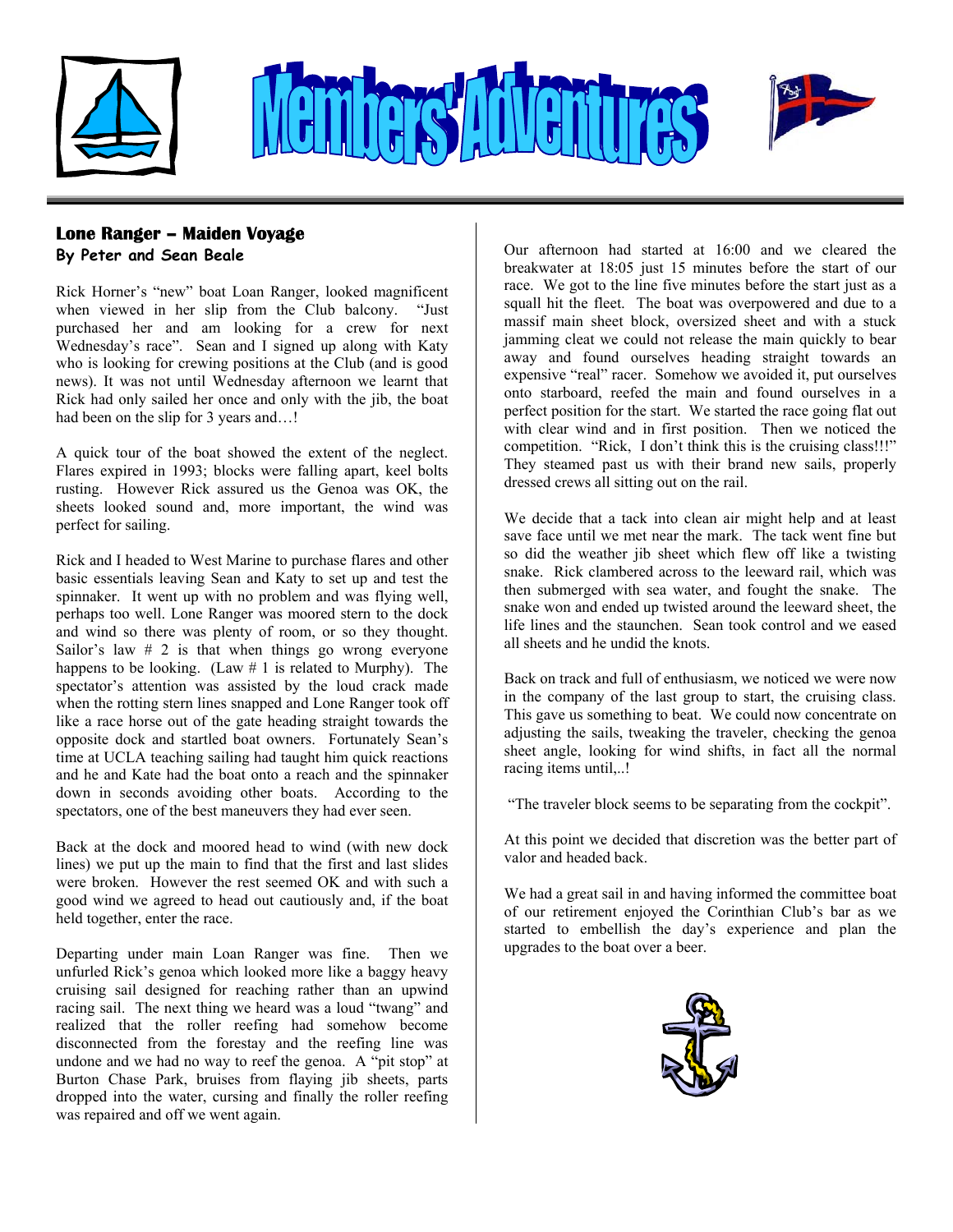





## **The following schedule will be in effect as shown Friday 1800-2200 Hrs.** (Year-Round Hours) **Saturday 1200-1700 Hrs.** (Summer Hours) **Sunday 1200-1700 Hrs.** (Summer Hours) 07/02 Harry Johnson\* 07/03 Frank Kronwitter 07/04 Joanne Lehrman 07/09 Kay Miller 07/10 Dan Grabski 07/11 John Danahue\*\* 07/16 Patrick Hafer 07/17 Mike Oliveau 07/18 Mike Cheda 07/23 Ron Tvenstrup 07/24 Ren Oden<sup>\*\*\*</sup> 07/25 Steve Krug 07/30 Mark Spector 07/31 Carl Radusch 08/01 Steve Bragg 08/06 Jotham Schwartz 08/07 Gene O'Connell 08/08 Clark Garrett 08/13 John Thomas 08/14 Gary Magnuson 08/15 Dave Johnson 08/20 Chris Sampson 08/21 Gary Caltharp 08/22 Bud Zucker 08/27 Steve Weinman 08/28 Steve Mullen 08/29 Jerry Magnussen

\* 1st Friday Dinner @ the Club  $\overset{***}{\phantom{}^{***}}$  2nd Sunday Breakfast @ the Club  $\overset{***}{\phantom{}^{***}}$  General Membership Meeting

If you cannot fulfill your duty on your assigned date, please get a replacement and notify Nancy Werner [\(beacon@sccyc.org](mailto:beacon@sccyc.org)) of your replacement. It is your responsibility to fulfill your duty or find a replacement; otherwise you may be assessed a donation of up to \$50. **Reminder:** Please fill out the OD logbook, as it may be the only record that you fulfilled your duty. **NOTE:** The sponsoring member introduces the new Member to O.D duty on the first tour.

<sup>1</sup> Modification from last published Beacon OD List

|                  | Commodore           | Ron Tvenstrup      | 310-821-0806 | TheGeordieLass@aol.com  |
|------------------|---------------------|--------------------|--------------|-------------------------|
|                  | Vice Commodore      | Carl Radusch       | 310-489-3369 | captsparta@yahoo.com    |
|                  | Rear Commodore      | Sandy Bartiromo    | 310-721-0244 | sbarto02@yahoo.com      |
|                  | Jr. Staff Commodore | Terry Stringfellow | 661-835-9204 | JrCommodore@sccyc.org   |
| <b>Board Of</b>  | Fleet Captain       | Dana Hutton        | 310-902-0654 | fleetcaptain@sccyc.org  |
|                  | Port Captain        | John Fischer       | 661-251-0066 | sjfischer@aol.com       |
| <b>Directors</b> | Secretary           | Tom Estlow         | 310-457-9691 | Secretary@sccyc.org     |
|                  | Treasurer           | Steve Krug         | 310-827-2304 | Treasurer@sccyc.org     |
|                  | Membership Chair    | Trish LaVay        | 310-581-1537 | Membership@sccyc.org    |
|                  | Race Comm. Chair    | Christine Speck    | 310-306-2787 | RaceChair@sccyc.org     |
|                  | House Chair         | <b>Rick Horner</b> | 310-756-7425 | HouseChair@sccyc.org    |
|                  | Judge Advocate      |                    |              |                         |
|                  | Fleet Surgeon       | Sandy Clark        | 310-821-3596 | sandy77026@aol.com      |
|                  | Cruise Chair        | Kay Miller         | 310-821-0142 | kaymiller@bnet.org      |
|                  | Social Chair        | Judy Gavin         | 818-898-9201 | SocialChair@sccyc.org   |
|                  | Publicity Chair     | Gimmy Tranguillo   | 323-935-3898 | gimmy@tranquillo.us     |
| Club             | Quartermaster       | Tom Estlow         | 310-457-9691 | Quartermaster@sccyc.org |
| <b>Staff</b>     | The Beacon Editor   | Nancy Werner       | 310-322-9266 | Beacon@sccyc.org        |
|                  | <b>Bar Manager</b>  | Mark Tilford       | 310-580-9237 | BarManager@sccyc.org    |
|                  | Recycling           | Harry Johnson      | 310-306-2787 |                         |
|                  | Historian           |                    |              |                         |
|                  | Trophy Chair        | Dana Hutton        | 310-902-0654 | fleetcaptain@sccyc.org  |
|                  | Web Master          | Nancy Werner       | 310-322-9266 | WebDesigner@sccyc.org   |